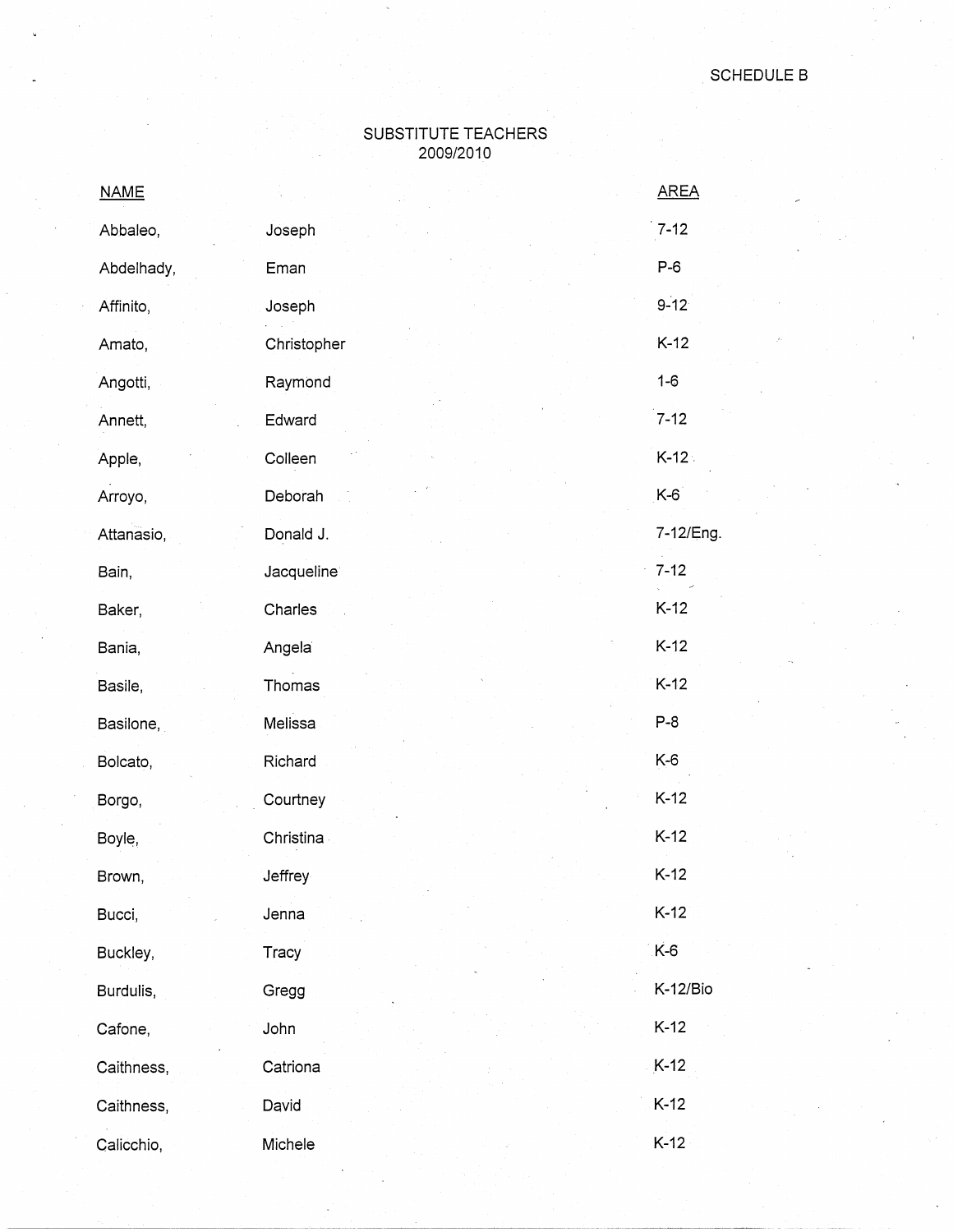| Caporaso,            | Heidi       | $K-12$          |
|----------------------|-------------|-----------------|
| Cappetta,            | Alphonse    | $K-12$          |
| Caprio,              | Crysta      | $K-6$           |
| Caputo,              | Deborah     | K-6             |
| Card,                | Aurilla     | $K-12$          |
| Carnovale,           | Marianna    | K-6             |
| Caroselli-Waddleton, | Andrea      | $P-3$           |
| Carter,              | Carter L.   | $K-12$          |
| Casey,               | Amber       | $K-12$          |
| Castronova,          | Maria       | 7-12/Ital.      |
| Catrambone,          | Heather     | $K-12$          |
| Chaffee Jr.,         | James       | K-12 /Soc.Stud. |
| Chatterjee,          | Sanghamitra | $K-5$           |
| Chiarieri,           | Barbara     | $K-6$           |
| Ciancimino,          | Allyson B.  | $K-12$          |
| Cioffi,              | Joseph      | $K-12$          |
| Cleffi,              | Yolanda     | $K-5$           |
| Cohen,               | Stacey K.   | $K-12$          |
| Complitano,          | Jodi        | $K-5$           |
| Comune,              | Frank       | $K-8$           |
| Contella,            | Filomena    | School Nurse    |
| Cooper,              | Marie       | K-8/Art         |
| Cortese,             | Jelsia      | $K-6$           |
| Cucuzza,             | Patrice     | $K-12$          |
| Daidone,             | Julie       | School Nurse    |
| DeAmorin,            | Michelle    | $K-12$          |
| DeLorenzo,           | Richard     | $9 - 12$        |
| DeMaria,             | Theresa     | $K-5$           |
| Demetroulakos,       | James       | $K-12$          |

 $\label{eq:2} \frac{1}{\sqrt{2}}\int_{0}^{\infty} \frac{1}{\sqrt{2}}\,d\mu_{\mu}$ 

 $\hat{\boldsymbol{\epsilon}}$ 

 $\sim$ 

 $\hat{\mathcal{L}}$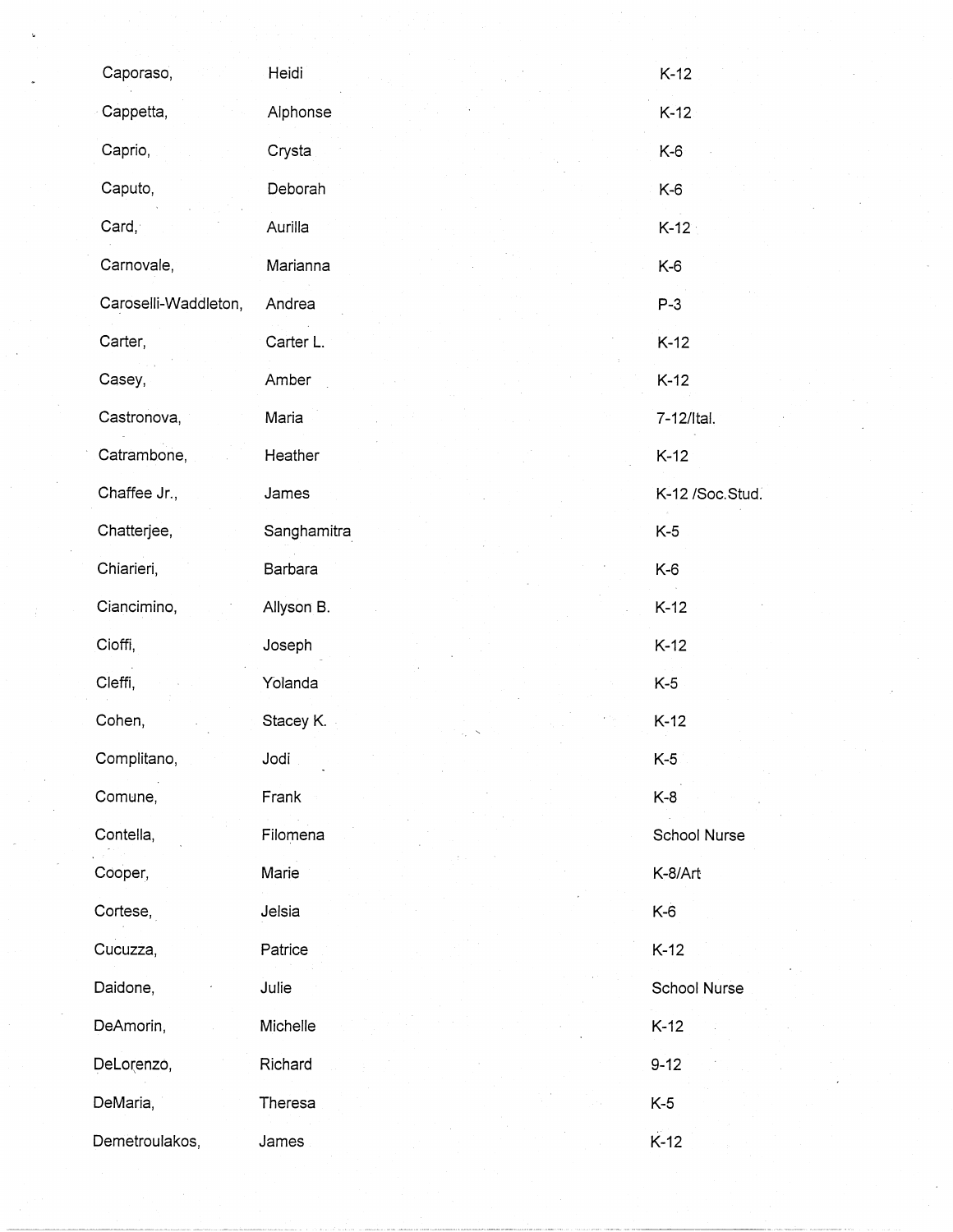| DeSimone,    | Cheryl              | $K-12$            |
|--------------|---------------------|-------------------|
| DiMaggio,    | Angela              | $7 - 12$          |
| DiNapoli,    | Neal                | 7-12 / Soc. Stud. |
| DiRenzi,     | Gina                | $K-12$            |
| DiToro,      | Robert              | $K-12$            |
| Dotoli,      | Deborah             | $7 - 8$           |
| Dowse,       | MaryLou             | Administration    |
| Edert,       | Allison             | $K-6$             |
| Falco,       | Michael             | $K-12$            |
| Falduti,     | John                | $9 - 12$          |
| Fariello,    | Tracey              | $1-6$             |
| Fasolino,    | Marisa <sup>®</sup> | $K-12$            |
| Felton,      | Raven               | $K-12$            |
| Ferraioli,   | Jennifer            | K-6/Spec.Ed.      |
| Ferrara,     | Kerry               | $7 - 12$          |
| Ferreira,    | Carolina            | $K-12$            |
| Fischer,     | Michelina           | K-6               |
| Fischetti,   | Anthony             | $K-12$            |
| Fitzpatrick, | Maryann             | $K-12$            |
| Francis,     | Melissa             | $K-5$             |
| Francello,   | Matthew             | Phys.Ed/Health    |
| Frannicola,  | Robert              | $K-12$            |
| Frazza,      | April               | $K-12$            |
| Freda,       | Nicholas            | $K-12$            |
| Gaydos,      | William J.          | $4 - 6$           |
| Gazek,       | Laurie              | $K-12$            |
| Gegre,       | Ozlem               | K-6               |
| Generelli,   | Marianne            | $K-12$            |
| Gilroy,      | Linda               | $1 - 6$           |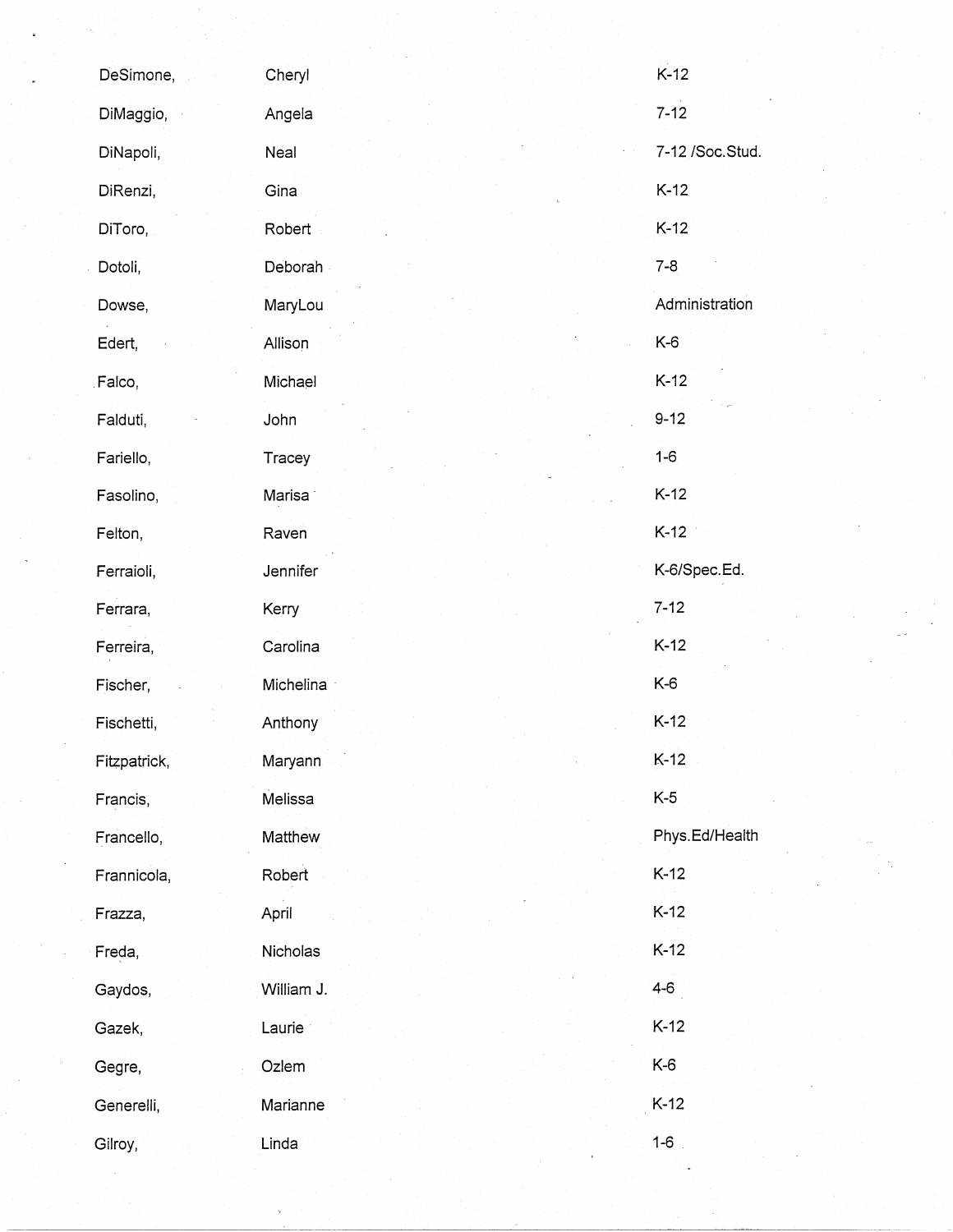| Goglia,    | Anthony      | $7 - 12$  |
|------------|--------------|-----------|
| Gonzalez,  | Pauline      | $K-5$     |
| Griesbach, | Emily        | $K-12$    |
| Guariglia, | lan          | $K-12$    |
| Gumeny,    | Kristen      | $7 - 12$  |
| Gurney,    | Carol        | Kdg.      |
| Hanly,     | Michael      | $K-12$    |
| Hardin,    | Judith       | 7-8 Eng.  |
| Helm,      | Christian    | $K-12$    |
| Hipschman, | Shari        | $K-12$    |
| Hirsch,    | Barbara      | Homebound |
| Hogan,     | Christine    | K-8/Eng   |
| Hunton,    | Melissa Ann  | K-6       |
| Irene,     | Maria        | $K-12$    |
| Jani,      | Nalini       | $K-12$    |
| Johnson,   | Lynn         | $K-6$     |
| Juillerat, | Sean         | $1 - 9$   |
| Kelly,     | Shannon      | $K-12$    |
| Kierman,   | Paul         | $7 - 12$  |
| Klein,     | Donny        | $K-12$    |
| Kupper,    | Jennifer     | K-12/Art  |
| Kutzleb,   | <b>Brian</b> | $K-12$    |
| La-Mui,    | Mei Linh     | $K-12$    |
| Laney,     | Catherine    | $K-12$    |
| LaStella,  | Katelynn     | $K-5$     |
| Leary,     | Dana         | $K-12$    |
| Leather,   | Robert       | $7 - 12$  |
| Lehansky,  | Leah         | $K-12$    |
| Lemma,     | Corrine      | $K-8$     |

 $\mathcal{O}(\mathbb{R}^d)$  ,  $\mathcal{F}(\mathbb{R})$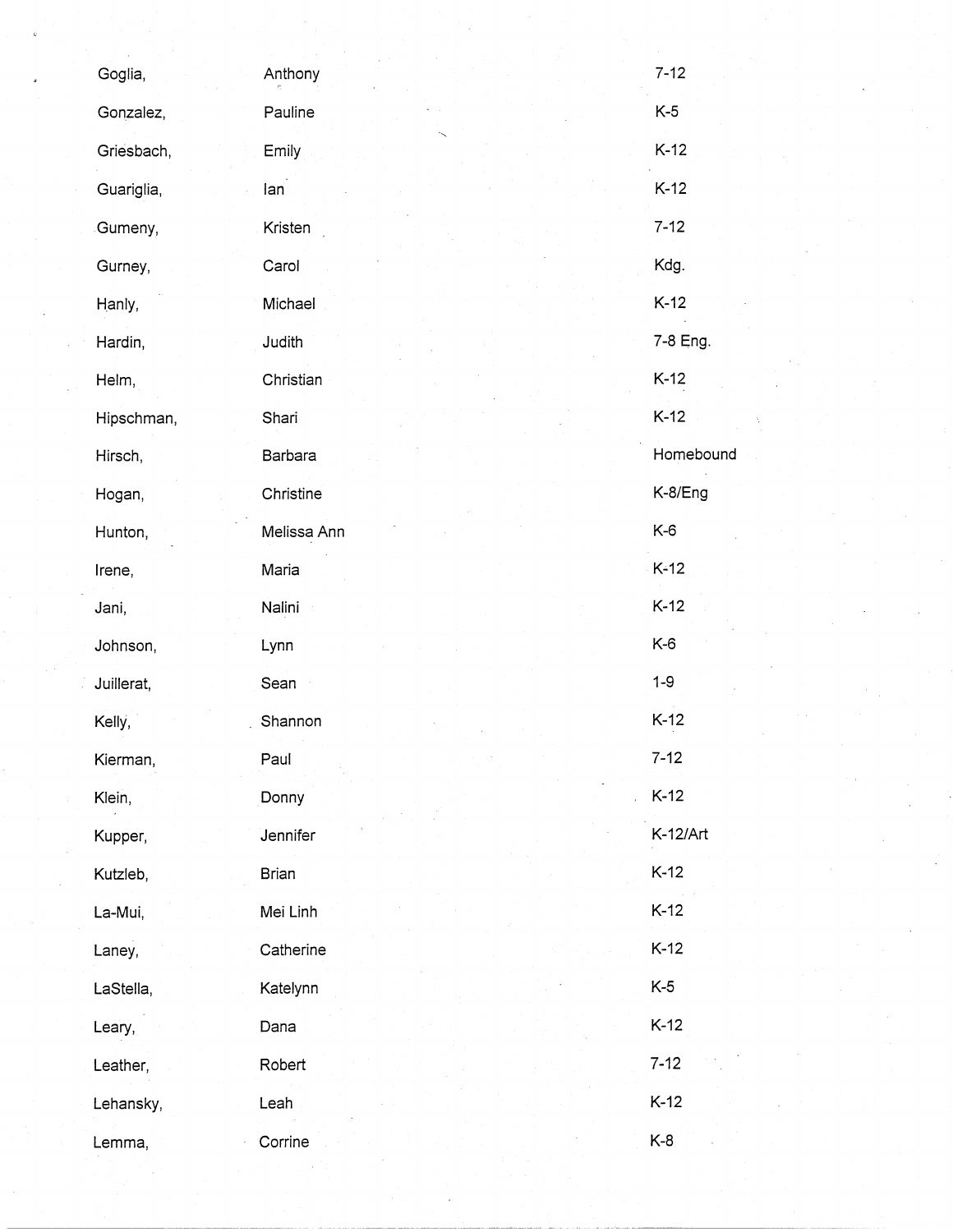| Lemma,       | Linda    | $K-8$           |
|--------------|----------|-----------------|
| Lewis,       | Monika   | $K-6$           |
| Liu,         | Joseph   | 7-12 Math./Sci. |
| Locascio,    | Amelia   | $K-6$           |
| Lombard,     | Frank    | $7 - 12$        |
| Lopez,       | Miguel   | $K-12$          |
| Lovejoy,     | Carly    | $K-8$           |
| Lovejoy,     | Larissa  | $K-12$          |
| Luzzi,       | Anthony  | $K-12$          |
| Magrini,     | Paul     | $9 - 12$        |
| Mainiero,    | Louis    | $K-12$          |
| Marra Tucci, | Angelica | Special Ed.     |
| Martin,      | Jeffrey  | $K-12$          |
| McBride,     | Megan    | $K-12$          |
| McIntyre,    | Judith   | 7-12 Soc. Stud. |
| Mehalick,    | Lucille  | K-6             |
| Michels,     | Deborah  | $K-12$          |
| Miller,      | Carol    | K-12/Math.      |
| Montes,      | Anthony  | $9 - 12$        |
| Morgan,      | Chelsea  | $7 - 12$        |
| Mosior,      | Lauren   | $K-12$          |
| Nat,         | Amanda   | $K-12$          |
| Norton,      | Marc     | $K-12$          |
| Ohtaka,      | Keiko    | Hearing Scrng.  |
| Olson,       | Edward   | $K-6$           |
| Padilla,     | Michael  | $K-12$          |
| Palermo,     | Anthony  | $K-12$          |
| Paravati,    | Michael  | $7 - 12$        |
| Paschal,     | Bernice  | $K-3$           |

 $\label{eq:2} \frac{1}{\sqrt{2}}\left(\frac{1}{2}\right)^2$ 

 $\frac{1}{2} \frac{1}{2} \frac{1}{2} \frac{1}{2} \frac{1}{2} \frac{1}{2} \frac{1}{2} \frac{1}{2} \frac{1}{2} \frac{1}{2} \frac{1}{2} \frac{1}{2} \frac{1}{2} \frac{1}{2} \frac{1}{2} \frac{1}{2} \frac{1}{2} \frac{1}{2} \frac{1}{2} \frac{1}{2} \frac{1}{2} \frac{1}{2} \frac{1}{2} \frac{1}{2} \frac{1}{2} \frac{1}{2} \frac{1}{2} \frac{1}{2} \frac{1}{2} \frac{1}{2} \frac{1}{2} \frac{$ 

 $\label{eq:2} \frac{1}{2} \left( \frac{1}{2} \right)^2 \left( \frac{1}{2} \right)^2 \left( \frac{1}{2} \right)^2 \left( \frac{1}{2} \right)^2.$ 

 $\mathcal{L}(\mathcal{A})$  and  $\mathcal{L}(\mathcal{A})$ 

 $\frac{1}{\sqrt{2}}\sum_{i=1}^{n-1}\frac{1}{i} \sum_{j=1}^{n-1} \frac{1}{j} \sum_{j=1}^{n-1} \frac{1}{j} \sum_{j=1}^{n-1} \frac{1}{j} \sum_{j=1}^{n-1} \frac{1}{j} \sum_{j=1}^{n-1} \frac{1}{j} \sum_{j=1}^{n-1} \frac{1}{j} \sum_{j=1}^{n-1} \frac{1}{j} \sum_{j=1}^{n-1} \frac{1}{j} \sum_{j=1}^{n-1} \frac{1}{j} \sum_{j=1}^{n-1} \frac{1}{j} \sum$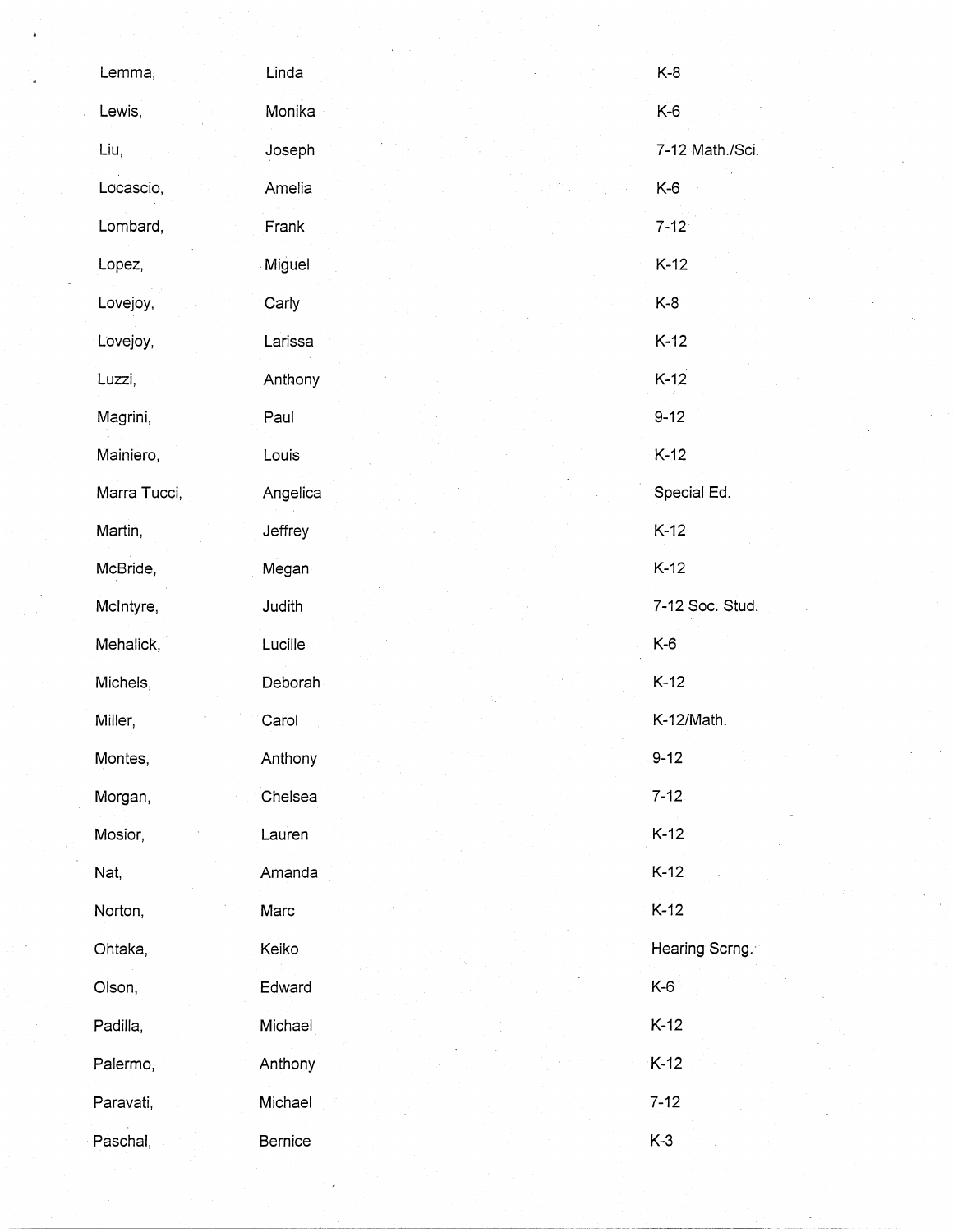| Phillips,      | <b>Bruce</b> | K-12 Music     |
|----------------|--------------|----------------|
| Pieroni,       | Pamela       | $K-8$          |
| Pontoriero,    | Joseph       | $K-12$         |
| Radyuk,        | Tamara       | $K-6$          |
| Ragosta,       | Salvatore    | $K-12$         |
| Rees,          | Dalyn        | $K-12$         |
| Reidy,         | Julie Ann    | K-6            |
| Rosado,        | Monica       | $K-12$         |
| Rose,          | Cynthia      | Homebound.     |
| Ruffo,         | Stephanie    | $K-12$         |
| Ryan-Thornton, | Mary         | $K-12$         |
| Sains,         | Camille      | $K-12$         |
| Salas,         | Linda        | School Nurse   |
| Salvati,       | Maria        | $K-12$         |
| Santeramo,     | Mark         | 7-12/Soc.Stud. |
| Sauchelli,     | Kerri        | $K-6$          |
| Schmidig,      | Ernie        | $K-12$         |
| Schop,         | Deborah      | K-6/Spec.Ed.   |
| Sellari,       | Donald       | $K-12$         |
| Servidio,      | Tiffany      | $K-12$         |
| Sgarbi,        | Stefanie     | $K-12$         |
| Smallstey,     | Stephanie    | $7 - 12$       |
| Smith,         | Diana        | $K-5$          |
| Sorensen,      | Sarah        | K-6            |
| Stoffers,      | Pamela       | 7-12/Soc.Stud. |
| Straface,      | Domenick     | $K-12$         |
| Talarico,      | Lori         | $K-12$         |
| Tarrant,       | Maryanne     | $P-6$          |
| Tomari,        | Yumi         | $K-12$         |

 $\frac{1}{2} \sum_{i=1}^{n} \frac{1}{2} \sum_{j=1}^{n} \frac{1}{2} \sum_{j=1}^{n} \frac{1}{2} \sum_{j=1}^{n} \frac{1}{2} \sum_{j=1}^{n} \frac{1}{2} \sum_{j=1}^{n} \frac{1}{2} \sum_{j=1}^{n} \frac{1}{2} \sum_{j=1}^{n} \frac{1}{2} \sum_{j=1}^{n} \frac{1}{2} \sum_{j=1}^{n} \frac{1}{2} \sum_{j=1}^{n} \frac{1}{2} \sum_{j=1}^{n} \frac{1}{2} \sum_{j=1}^{n$ 

 $\frac{1}{\sqrt{2}}\sum_{i=1}^{n} \frac{1}{\sqrt{2}}\left(\frac{1}{\sqrt{2}}\right)^2\left(\frac{1}{\sqrt{2}}\right)^2$ 

 $\mathcal{L}^{(1)}$